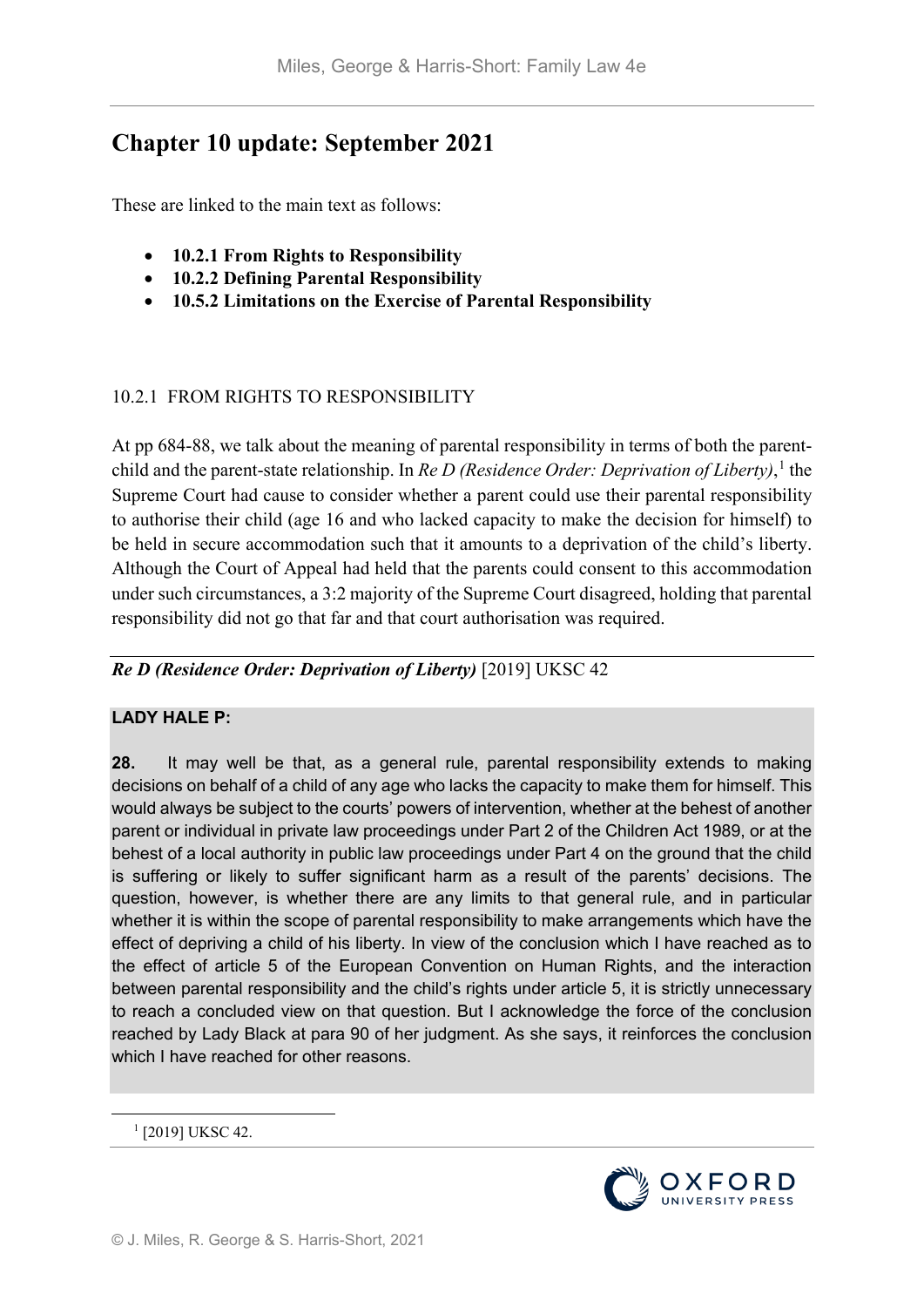Lady Hale went on to consider Article 5 of the ECHR, holding that if a child was being detained in a way that was beyond what a parent could normally do, then that amounted to a deprivation of liberty and was caught by Article 5. She then returned to the issue of how parental responsibility interconnected with these human rights arguments:

**46.** But what is the relationship between holding that the placement did deprive D of his liberty within the meaning of article 5 and the view that it might otherwise have been within the scope of parental responsibility? Parental responsibility is about the relationship between parent and child and between parents and third parties: it is essentially a private law relationship, although a public authority may also hold parental responsibility. … [H]uman rights, on the other hand, are about the relationship between individuals (or other private persons) and the state. It is, however, now agreed that any deprivation of liberty in Placement B or Placement C was attributable to the state. So is there any scope for the operation of parental responsibility to authorise what would otherwise be a deprivation of liberty?

**47.** There are two contexts in which a parent might attempt to use parental responsibility in this way. One is where the parent is the detainer or uses some other private person to detain the child. However, in [the European Court of Human Rights cases] it was recognised that the state has a positive obligation to protect individuals from being deprived of their liberty by private persons, which would be engaged in such circumstances.

**48.** In conclusion, therefore, it was not within the scope of parental responsibility for D's parents to consent to a placement which deprived him of his liberty. Although there is no doubt that they, and indeed everyone else involved, had D's best interests at heart, we cannot ignore the possibility, nay even the probability, that this will not always be the case. That is why there are safeguards required by article 5. Without such safeguards, there is no way of ensuring that those with parental responsibility exercise it in the best interests of the child…

Lady Black agreed with the outcome that Lady Hale had reached, but came to 'a firmer conclusion' in relation to the scope of parental responsibility at common law.[2](#page-1-0) It is to be noted that while Lady Hale indicated that there was much strength in Lady Black's argument on this point, she did not expressly concur with it; Lady Arden (the third majority judge) preferred not to express a view about the issue,<sup>[3](#page-1-1)</sup> and Lord Carnwath (dissenting, with Lord Lloyd-Jones's agreement) said that he 'remain[ed] unconvinced' that Lady Black's analysis of this issue was correct.[4](#page-1-2)

Nonetheless, there is some interest in considering Lady Black's minority analysis in relation to the limitations of parental responsibility and the scope of the decision in *Gillick v West* 



<span id="page-1-0"></span> <sup>2</sup> Ibid, [54].

<span id="page-1-1"></span><sup>3</sup> Ibid, [121]

<span id="page-1-2"></span><sup>4</sup> Ibid, [158].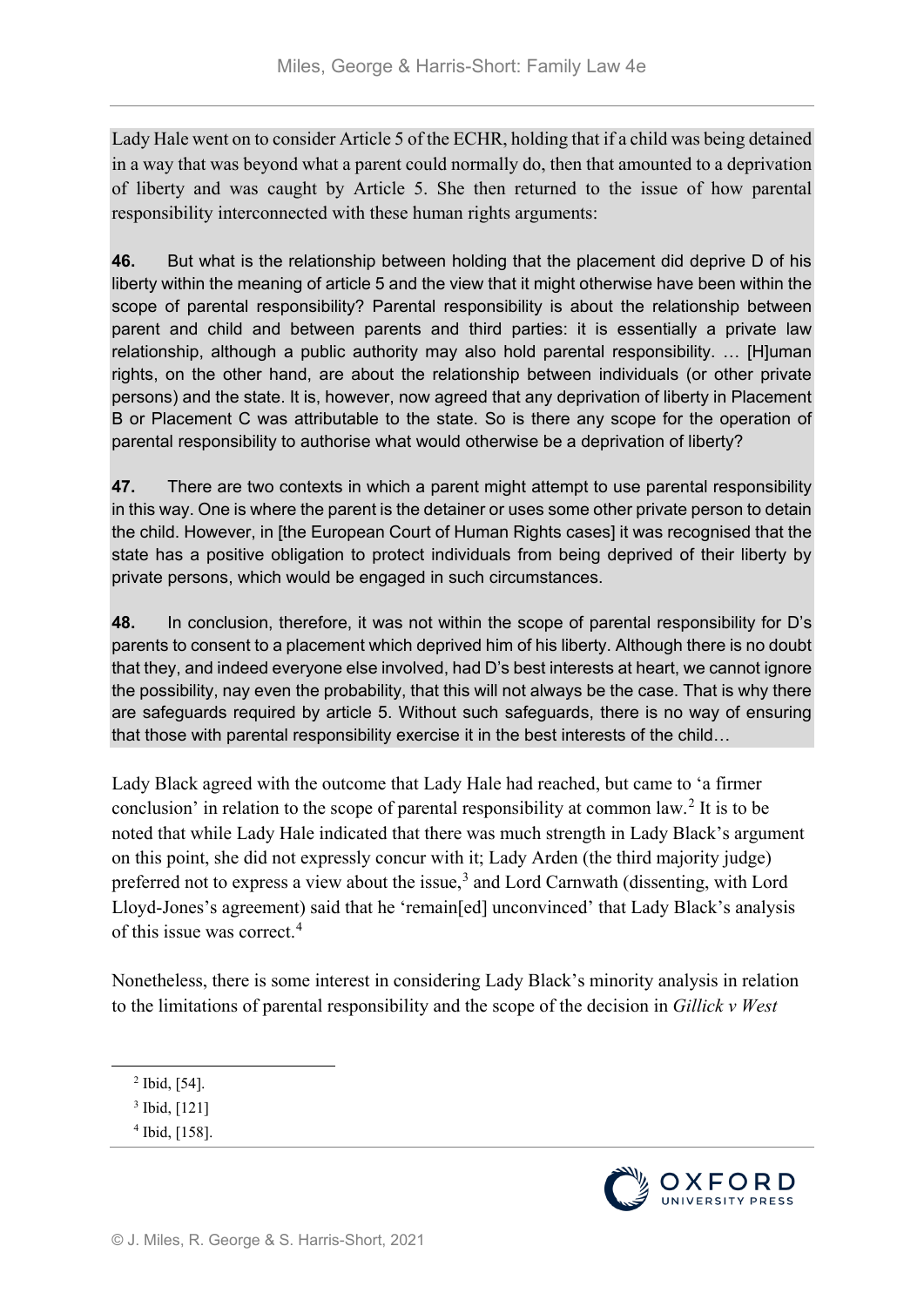*Norfolk and Wisbech AHA*. [5](#page-2-0) Lady Black conducted a thorough review of the early caselaw in relation to parental rights, and looked in detail at the *Gillick* decision. As is well known, *Gillick* held that where a young person has a sufficient maturity and understanding in relation to an issue about his or her healthcare, the young person can give valid consent to a doctor regardless of whether the parent with parental responsibility gives consent (or even knows about it). Crucially, though, as Lady Black noted, the issue in *Gillick* was about the on-going existence of the parent's rights in circumstances where the child gained capacity to make the decision him or herself: 'the question was whether the parent could *lose* his or her exclusive decision-making powers before the child reached the age of 16, if the child was capable of making his or her own decision, not whether the parent was entitled to continue to make decisions after the child reached 1[6](#page-2-1), if the child was not capable'.<sup>6</sup>

### **LADY BLACK:**

**88.** … I do not share the President's confidence [in the Court of Appeal judgment under appeal] that the *Gillick* test extends to the aspect of parental responsibility with which the present case is concerned, or that the *Gillick* decision can, without more, be treated as regulating the situation where the objective is not to contract the boundaries of parental responsibility, but to extend them. In my view, as I said above, it is of real significance that in Gillick, the House of Lords were dealing with a materially different issue. The respondent recognises that the focus of *Gillick* was specific to the issue of consent to medical treatment of children under 16, but invites this court to conclude that the test laid down there applies beyond that scope and up to the age of majority. I accept that certain things that were said in *Gillick* were capable of being interpreted as applying to a situation such as the present, but it would not, in my view, be appropriate to interpret them in that way, so as to draw into the *Gillick* net a situation which is diametrically opposed to that with which the House was concerned (not the *tempering* of parental responsibility in relation to the under 16 age group, but its *expansion* in relation to those aged 16 and 17 so as to give it a role which would not otherwise be afforded by the common law). My unwillingness to adopt this interpretation is reinforced by what I perceive to be the distinct, and rather special, features of the field of deprivation of liberty with which we are here concerned. It follows that the rights of a parent in relation to restricting the liberty of a child remain, at common law, as described in *Hewer v Bryant*.[7](#page-2-2) The inescapable result of that is, I think, that it is not within the scope of parental responsibility for parents to give authority for their 16 year old child to be confined in a way which would, absent consent, amount to a deprivation of liberty. In so saying, I do not intend in any way to water down the important changes brought about by Gillick or to alter the way in which it has been applied in many spheres of family law. I have only been concerned to consider its application in the very specific context of confinement of children of the ages of 16 to 18.



<span id="page-2-0"></span> $5$  [1986] AC 112 (HL); see the extracts on pp 584-7 and 684 of the main text.

<span id="page-2-1"></span><sup>6</sup> [2019] UKSC 42, [69].

<span id="page-2-2"></span><sup>7</sup> [1970] 1 QB 357 (CA)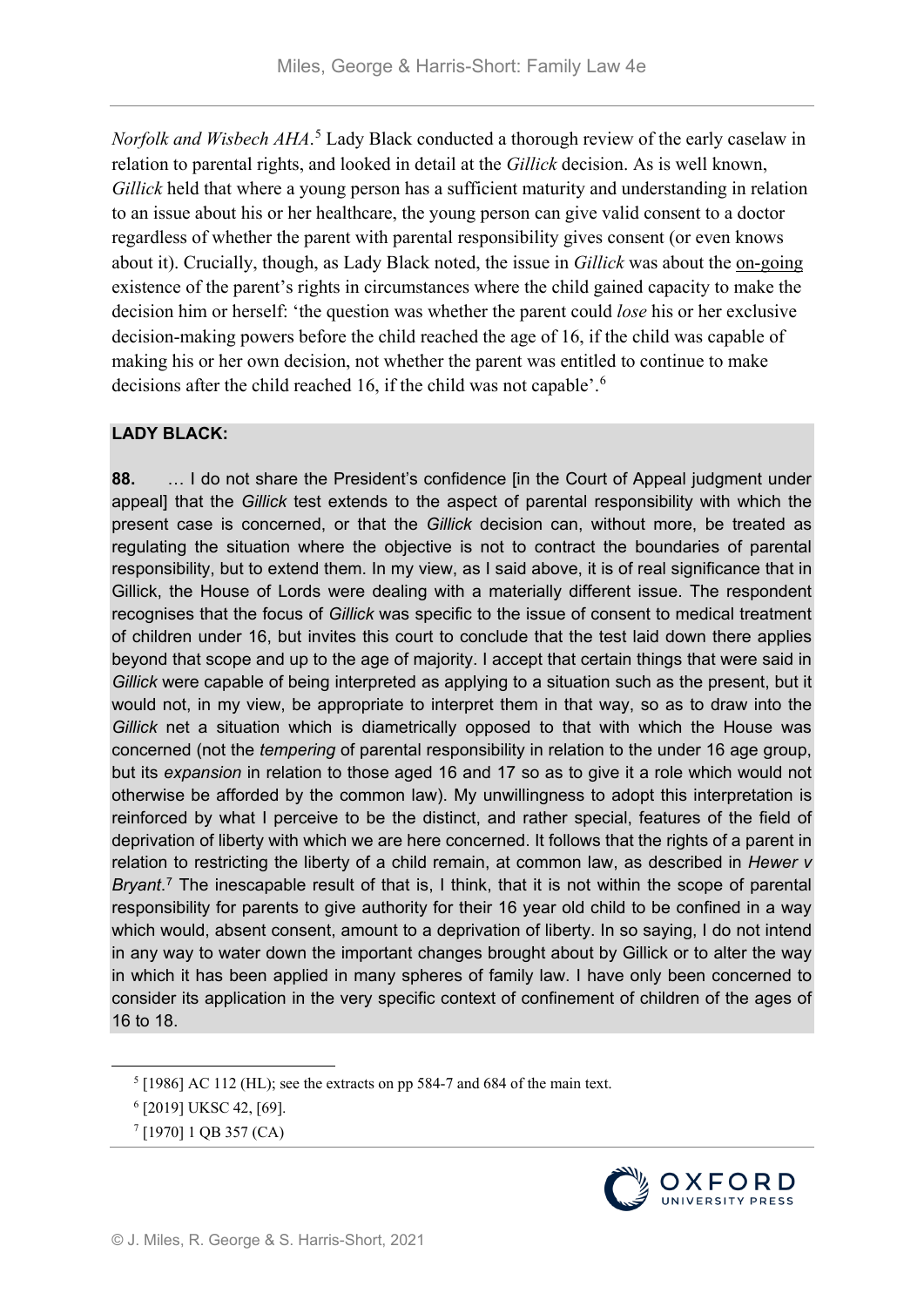**89.** The position in relation to the confinement of children who are under 16 might be different for a variety of reasons. It could be argued, for example, that the *Gillick* decision is more readily applicable to under 16s than to over 16s, given that this was the age group with which the House was concerned. It would then be arguable that the position in relation to that group was … that the parental ability to restrict a child's liberty continues to be as described by Sachs LJ in *Hewer v Bryant*, but with a *Gillick* test rather than the previous fixed ages. But the effect of this, applied to a child who lacked capacity, would not be to leave a gap in the parent's powers to cater for the particular needs of a child with disability. On the contrary, the child not having attained *Gillick* capacity, there would be nothing to bring to an end the parent's common law power to confine the child as required in the child's interests. To put it in the terms used in this appeal, it would remain within the ambit or zone of the parent's parental responsibility. However, there would, no doubt, be other arguments to be aired on the point, and I have not formed even a preliminary view about it.

**90.** In summary, therefore, I would hold that as a matter of common law, parental responsibility for a child of 16 or 17 years of age does not extend to authorising the confinement of a child in circumstances which would otherwise amount to a deprivation of liberty. For me, this reinforces the conclusion to which Lady Hale has come by the route she sets out in paras 42 to 49 of her judgment. She concludes, in para 50, by saying that logically her conclusion would also apply for a younger child, but I would prefer to leave this separate question entirely open, to be decided in a case where it arises. I should also stress … that I have been looking specifically at the common law power of a parent in relation to a child's liberty. I have not intended to cast doubt on any existing understanding about the operation of parental responsibility in different spheres of a child's life. And nothing that I have said is intended to cast any doubt on the powers of the courts, recognised in the early cases to which I have referred, and still available today in both the parens patriae jurisdiction and under statute, notably the Children Act 1989, to make orders in the best interests of children up to the age of majority, with due regard to their wishes and those of their parents, but not dictated by them.

Again, it is important to stress that Lady Black's analysis here did not command the agreement of a majority of the court, and she reached a conclusion that was expressly contrary to that of Sir James Munby P in the Court of Appeal following an equally full analysis.<sup>[8](#page-3-0)</sup> Clearly, therefore, this will not be the final word on the meaning of parental responsibility, and the scope of the *Gillick* decision remains as ambiguous as ever.

# 10.2.2 DEFINING PARENTAL RESPONSIBILITY

<span id="page-3-0"></span>On p 689 of the main text, we quote a list of rights and duties which are commonly said to fall

8 [2017] EWCA Civ 1695.

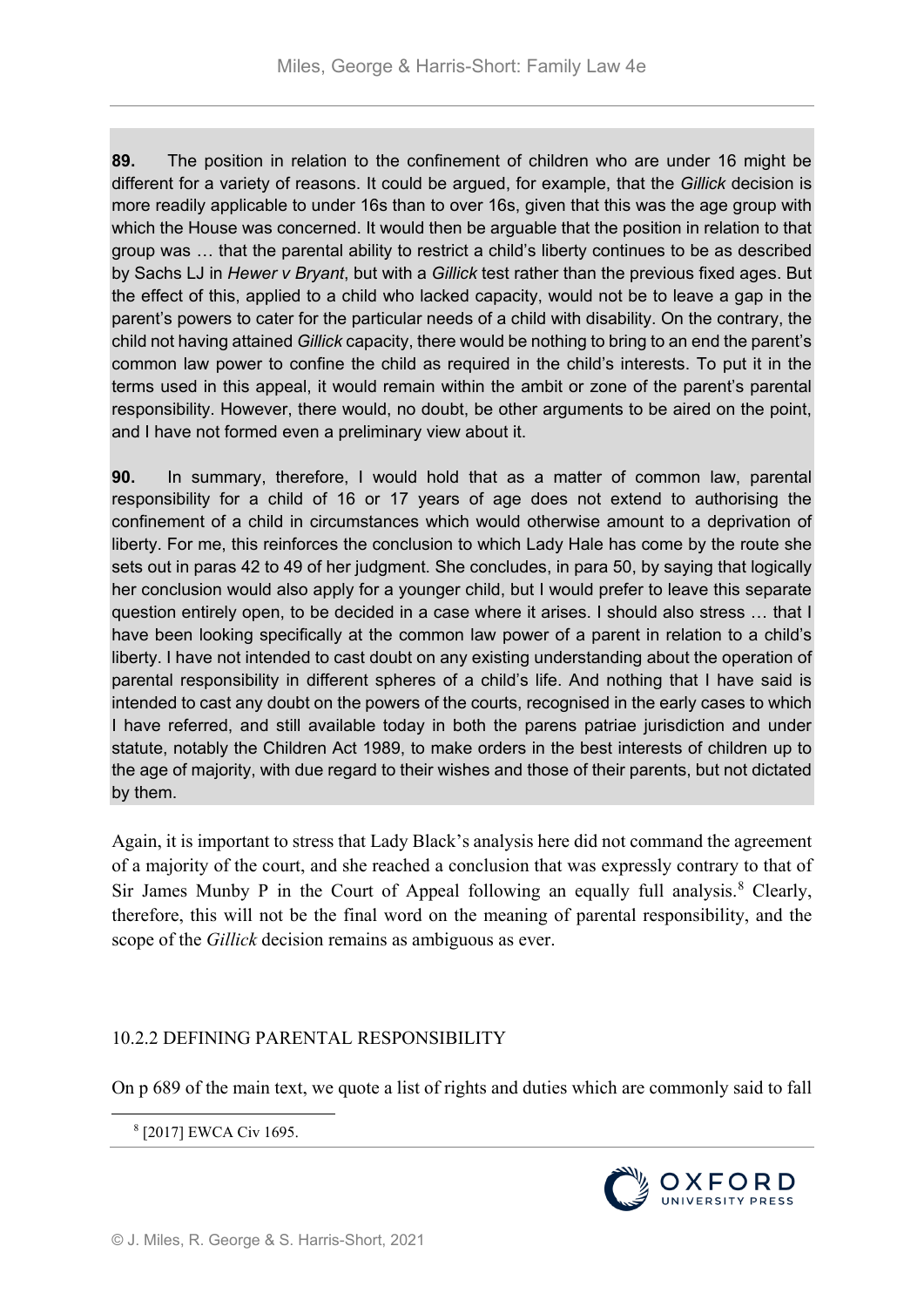within the concept of parental responsibility. These include 'disposing of the child's corpse', but in fact that sad and, fortunately, uncommon issue is not connected with parental responsibility, but rather with legal parenthood. Though that issue was not at the core of the dispute, it was apparent from the High Court's decision in *Re E (A Child: Burial Arrangements)*. [9](#page-4-0)

The parents of a young child, E, had a short, informal relationship, though this did include cohabitation with their daughter for a few months following her birth. The father was not named on E's birth certificate and did not have parental responsibility for her. Following the parents' separation, the mother moved to another part of the country with E, without the father's knowledge or agreement. There, the mother started a new relationship and, tragically, E was killed by the new partner. He was convicted of E's murder, and the mother was convicted of causing or allowing the death of a child.<sup>[10](#page-4-1)</sup> The parents were subsequently unable to agree on the burial arrangements for E, and the mother initially disputed the father's paternity (though this was later conceded).

As the court noted, the issue of what should happen to a child's body is governed initially by the Non-Contentious Probate Rules 1987, r 22, under which the mother and the father are jointly entitled to a grant of the letters of administration for their child, which is what gives a person the legal power to dispose of a body after death. The court is then able, where there is a dispute between two people who are jointly entitled, to make a determination about which of them (if either) should be entitled to the letters of administration and, consequently, to the determination of funeral and burial arrangements. It is clear, though, that this issue is not connected to parental responsibility. The father was able to obtain a declaration of parentage in relation to E, because that can be done regardless of whether either of the relevant individuals is deceased; but it would not have been possible to grant the father parental responsibility for E after her death, and so he never had it. Nonetheless, he was jointly entitled under r 22, and the court went on to determine that he should be granted sole letters of administration so that he alone would make the arrangements for E's funeral and burial.

# 10.5.2 LIMITATIONS ON THE EXERCISE OF PARENTAL RESPONSIBILITY

On pp 722-3 of the main text, we talk about ways in which parents' exercise of their PR can be limited, covering both limitations imposed because of the child's own views and limitations because of the state. As we note, parents are generally the primary decision-makers, but they do not have completely free rein because there are circumstances where the state can intervene. We link this back, by way of example, to pp 600-9 of the main text, where we talk about the



<span id="page-4-0"></span> <sup>9</sup> [2019] EWHC 3639.

<span id="page-4-1"></span><sup>10</sup> Domestic Violence, Crime and Victims Act 2004, s 5.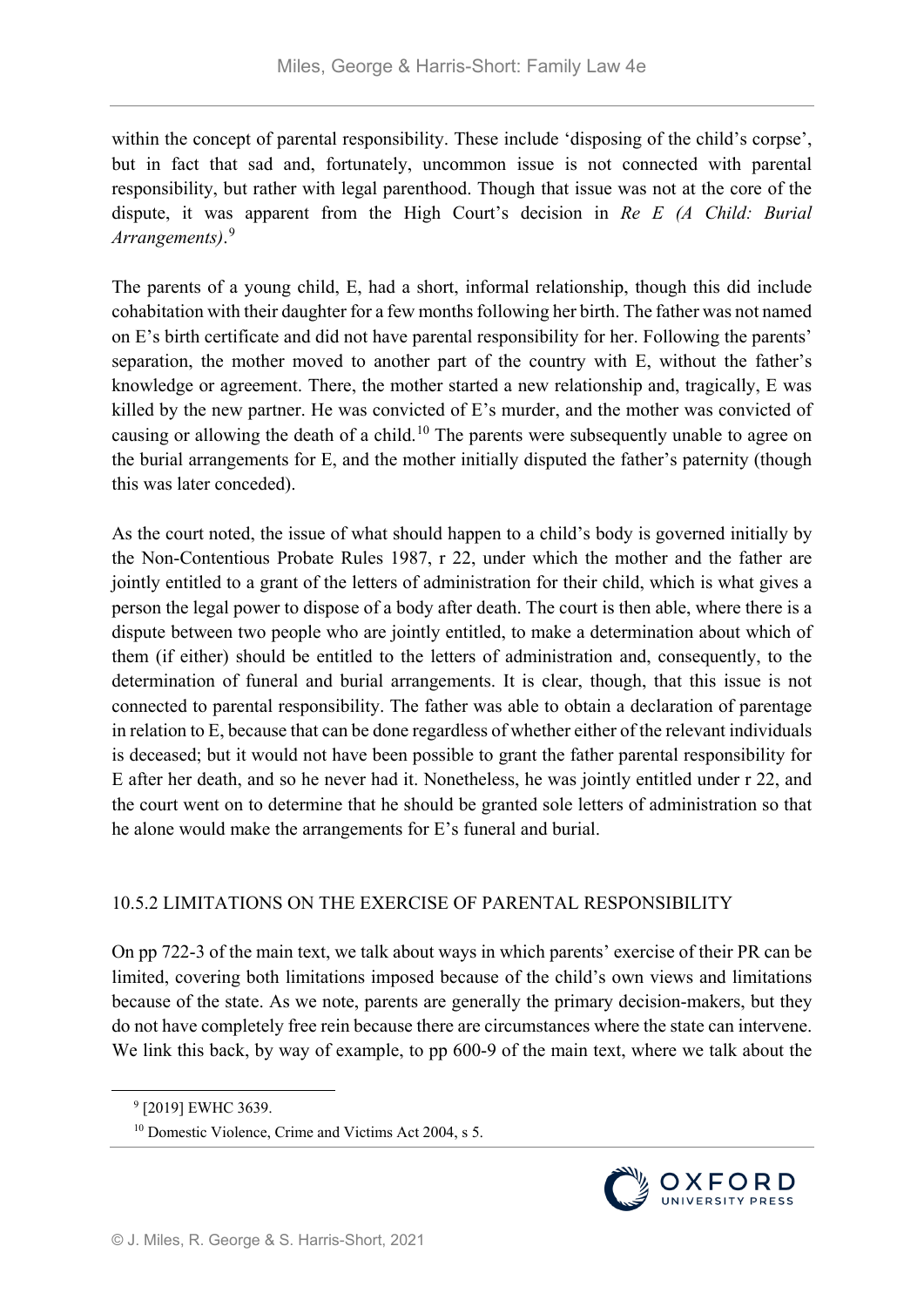court's role in determining contested applications in relation to medical treatment.

The court's role in this area was the subject of a significant decision by the Court of Appeal in *Re H (Parental Responsibility: Vaccination)*. [11](#page-5-0) The child in question was in local authority care under an interim care order, $12$  one consequence of which is that the local authority shares parental responsibility with the parents, and is able to determine the extent to which the parents are able to exercise their own parental responsibility.<sup>[13](#page-5-2)</sup> The question arises, though, as to when the local authority may take decisions to which the parents object, if the issue in question is not one of the issues which led to the child being in the local authority's care—the court has previously said that the local authority will be ill-advised to rely on its PR in such circumstances.[14](#page-5-3) In such cases, the local authority has to apply for an order from the court to authorise it to make this decision if the parents object, and when a child is in local authority care the only way to do that is to seek an order under the High Court's inherent jurisdiction.<sup>[15](#page-5-4)</sup>

The main issue for *Re H* was whether a local authority had to make such an application where the issue was about a child receiving routine vaccinations, in circumstances where there was no medical reason not to do so but the parents objected. The Court of Appeal held that there was no need for an application, and the local authority could, for vaccinations, rely on its own PR. King LJ, giving the judgment of the court, held that the benefits of vaccination were clear, <sup>[16](#page-5-5)</sup> and that the issue overall was so non-significant,  $17$  that the local authority could rely on its PR without risking a breach of the parents' or the child's Article 8 ECHR rights.<sup>[18](#page-5-7)</sup> We discuss this issue in our update to Chapter 12.

More notable in the context of the limitations of PR, though, were the Court of Appeal's comments about a counter-factual question which, though clearly obiter on the facts of the case, was considered in detail by King LJ—the question being whether, if the child is *not* in local authority care, the local authority is entitled to bring an application to over-ride the parents' decision not to have the child vaccinated. The Court of Appeal held that the local authority was not *permitted* to bring such an application, though the reasoning leading to that conclusion is doubtful.

<span id="page-5-3"></span><sup>14</sup> See pp 893-4 of the main text.

- <span id="page-5-5"></span><sup>16</sup> [2020] EWCA Civ 664, [55].
- <span id="page-5-6"></span><sup>17</sup> Ibid, [85].
- <span id="page-5-7"></span><sup>18</sup> Ibid, [98].



<span id="page-5-0"></span> <sup>11</sup> [2020] EWCA Civ 664.

<span id="page-5-1"></span><sup>12</sup> See 12.7.

<span id="page-5-2"></span> $13$  CA 1989, s 33(3)(b).

<span id="page-5-4"></span><sup>&</sup>lt;sup>15</sup> See 8.7. The reason is that s 9(1) of the CA 1989 specifically bars the court from making a specific issue order or a prohibited steps order in relation to a child who is in the care of a local authority.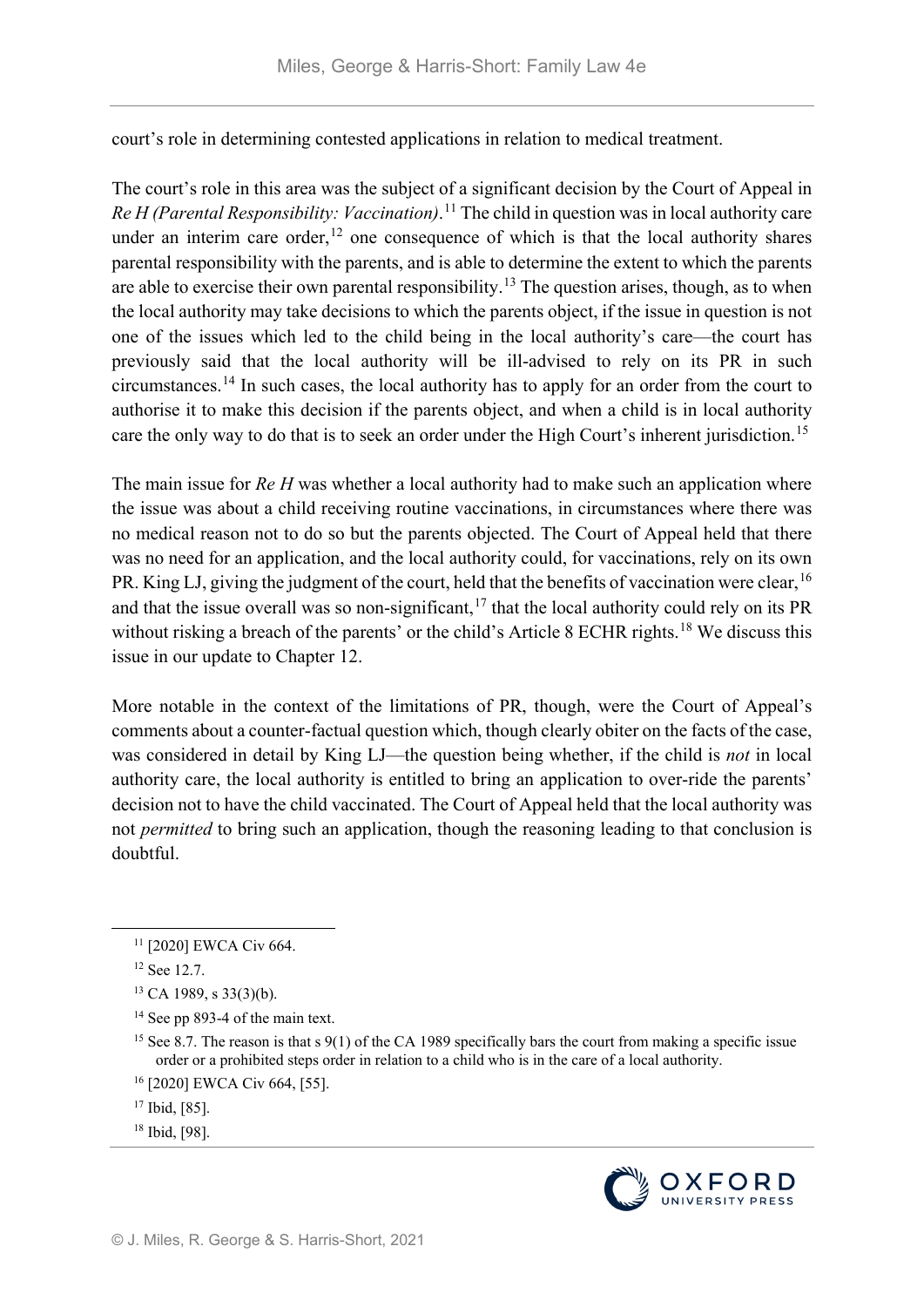**R George, 'Parental Responsibility, Vaccinations, and the Role of the Court'** (2020) 136 *Law Quarterly Review* 559, 561-3

King LJ's approach imposes a narrow conception of the role of the state in family life. While it is, of course, right that the Children Act grants PR, and thus the primary decision-making powers in relation to children, to the parents in the vast majority of cases, it does not follow that the state has no role to play. For the state, in the guise of a local authority, to intervene by taking a child into care, there is a threshold of actual or likely significant harm: Children Act 1989, s 31. Likewise, if a local authority seeks orders under the High Court's inherent jurisdiction, it must satisfy the court of that same threshold of likely significant harm (s 100(4)). However, here is where the difficulty comes. The court's seemingly unbreakable determination to invoke its inherent jurisdiction, rather than considering its statutory powers, leads the court in *Re H* to impose a threshold for state intervention by a local authority—and, by a process of faultless logic, to hold indeed that there is no power for such intervention—where that is not in any sense an inevitable conclusion.

The court's argument is constructed in this way. First, considering the issue of vaccination, the court asks whether, by itself and without any other concerns, a failure to allow a child to be vaccinated can be said to amount to significant harm, which would justify the local authority in bringing care proceedings. King LJ answers this question in the negative (at [90]). …

It can be accepted, therefore that the local authority cannot bring an application for a care order in order to obtain parental responsibility for a child where failure to vaccinate is the sole issue. It follows that the local authority cannot obtain and rely on its own parental responsibility in such a case, even though if it had parental responsibility already it could legitimately use that parental responsibility to authorise the child's vaccination.

The Court of Appeal then goes on to say, therefore, that the local authority cannot in fact obtain orders for vaccination *at all* if the child is not subject to a care order for other reasons, because the threshold under s 100(4) cannot be met. King L.J. puts it this way:

If a parent in respect of whom there are no care proceedings cannot be considered to be causing a child to be likely to suffer significant harm when they decide not to vaccinate their child, I cannot see how can it be said now, for the purposes of  $s100(4)$ (b), that that very same refusal on their part provides reasonable cause to believe that the child is likely to suffer significant harm if the inherent jurisdiction is not exercised. (at [90])

That logic is impeccable, but it only arises because the court is asking the wrong question, premised on the court's need to invoke the inherent jurisdiction rather than making a statutory order. Why should the question be: can the local authority invoke the inherent jurisdiction? The only reason for doing so is if the remedy sought cannot be obtained in some other way under the Children Act: s 100(4)(a) (see also *Re NY (A Child)* [2019] UKSC 49 and *Re N (A Child)* [2020] EWFC 35). Is this such a case?

When a child is the subject of a care order or interim care order, it is indeed the case. The

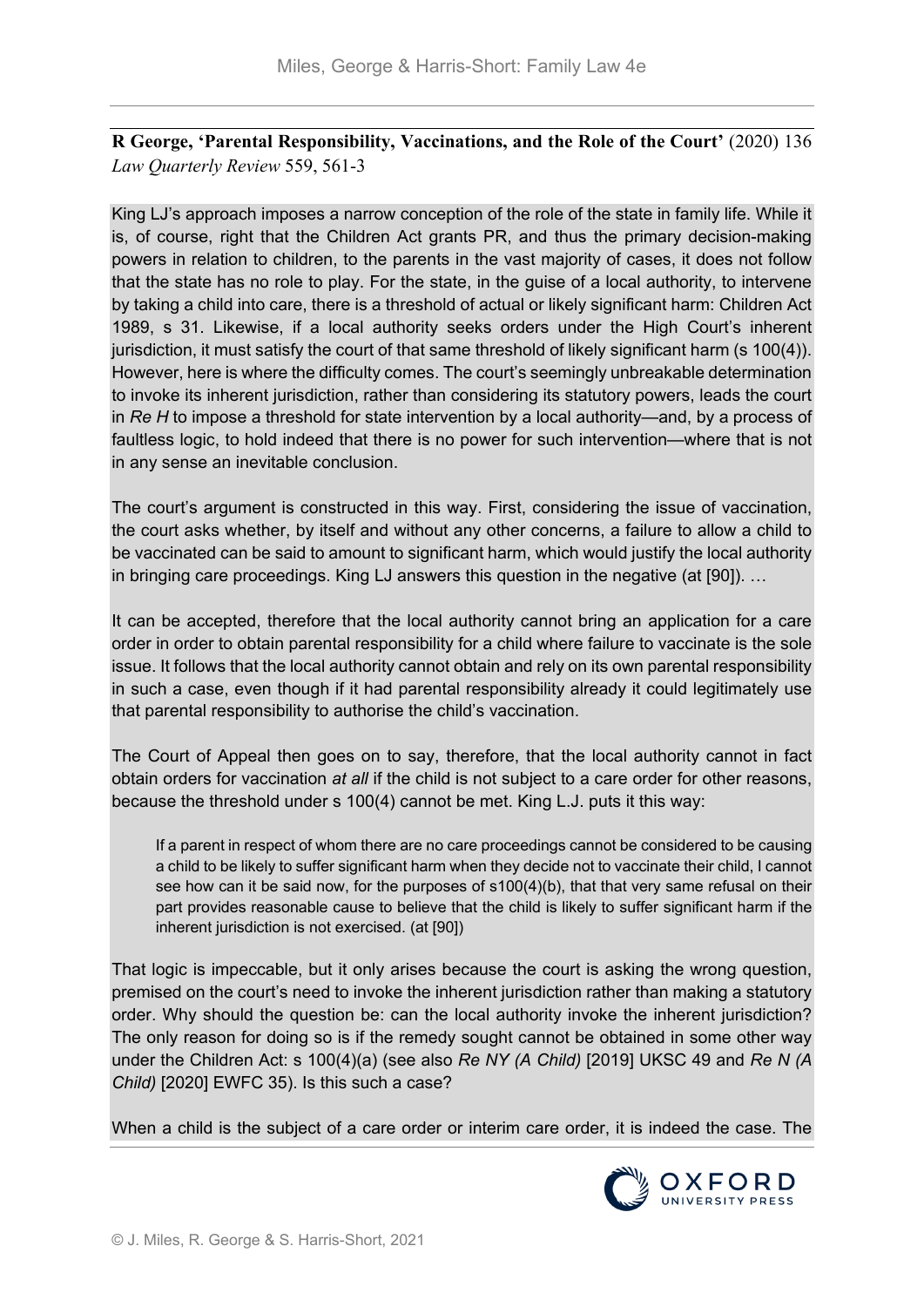Children Act specifically bars the local authority from seeking the statutory remedies which might otherwise apply (s 9(1)). If an issue arises where—unlike the case of vaccinations, as held by the Court of Appeal in this case—a court orders is needed, the local authority does indeed have no option but to seek an order under the inherent jurisdiction: *Re C (Child in Care: Choice of Forenames)* [2016] EWCA Civ 374. This outcome appears to be an anomaly, resulting from the court's view that Article 8 rights under the European Convention on Human Rights prevent the local authority from relying on its PR where the decision involves a significant interference in family life (*Re DE (Care Order: Change of Care Plan)* [2014] EWFC 6).

Where a child is not subject to a care order or interim care order already, however, the restriction in s 9(1) does not apply. Anyone who can get the court's leave under s 10 of the Act can apply for a specific issue order or a prohibited steps order under s. 8 including … a local authority.[19](#page-7-0) The threshold for obtaining leave to apply under s 10 has no 'significant harm' element to it: it is a simple assessment by the court taking into account the factors highlighted in s 10(9) and any other relevant considerations in the particular case (*Re B (Care Proceedings: Joinder)* [2012] EWCA Civ 737, [48]). There is no reason at all why even the most serious dispute about medical treatment cannot be resolved by way of a specific issue order or a prohibited steps order (*Re JM (A Child) (Medical Treatment)* [2015] EWHC 2832), so the issue of vaccination can certainly be determined by the making of such an order. But because the court focuses only on its inherent jurisdiction, it seems to lose sight entirely of the more obvious remedy, and ends up imposing on local authorities an unnecessary and logically unobtainable threshold for intervention—significant harm.

It makes little sense to say that a local authority that happens, for unrelated reasons, to have a child in its care is free to have that child vaccinated even when the parents object, but that another child not in the local authority's care cannot eve be the subject of an application to the court. As George says, the court asks itself the wrong question, and taking a broader look at the statutory powers would lead to a straightforward legal solution that avoided this nonsensical distinction.

The difficulty with the court's conclusion is compounded when the issue is considered from the child's own perspective. Children are not the property of their parents, and are independent rights-holders.[20](#page-7-1) The benefits of vaccination and the risks, both to the individual child and to society as a whole, of non-vaccination, which King LJ clearly identifies in her judgment, raise serious arguments that the state is violating the rights of the children left to the whim of their parents to deny them vaccinations without medical reason. Given that some vaccinations are life-saving, while others prevent very serious diseases, children arguably have a right to such immunisations under Article 6 of the UN Convention on the Rights of the Child, which requires States Parties to 'ensure to the maximum extent possible the survival and development of the



<span id="page-7-1"></span><span id="page-7-0"></span> <sup>19</sup> See *Re R (A Minor) (Blood Transfusion)* [1993] 2 FLR 757. <sup>20</sup> Freeman (1992).